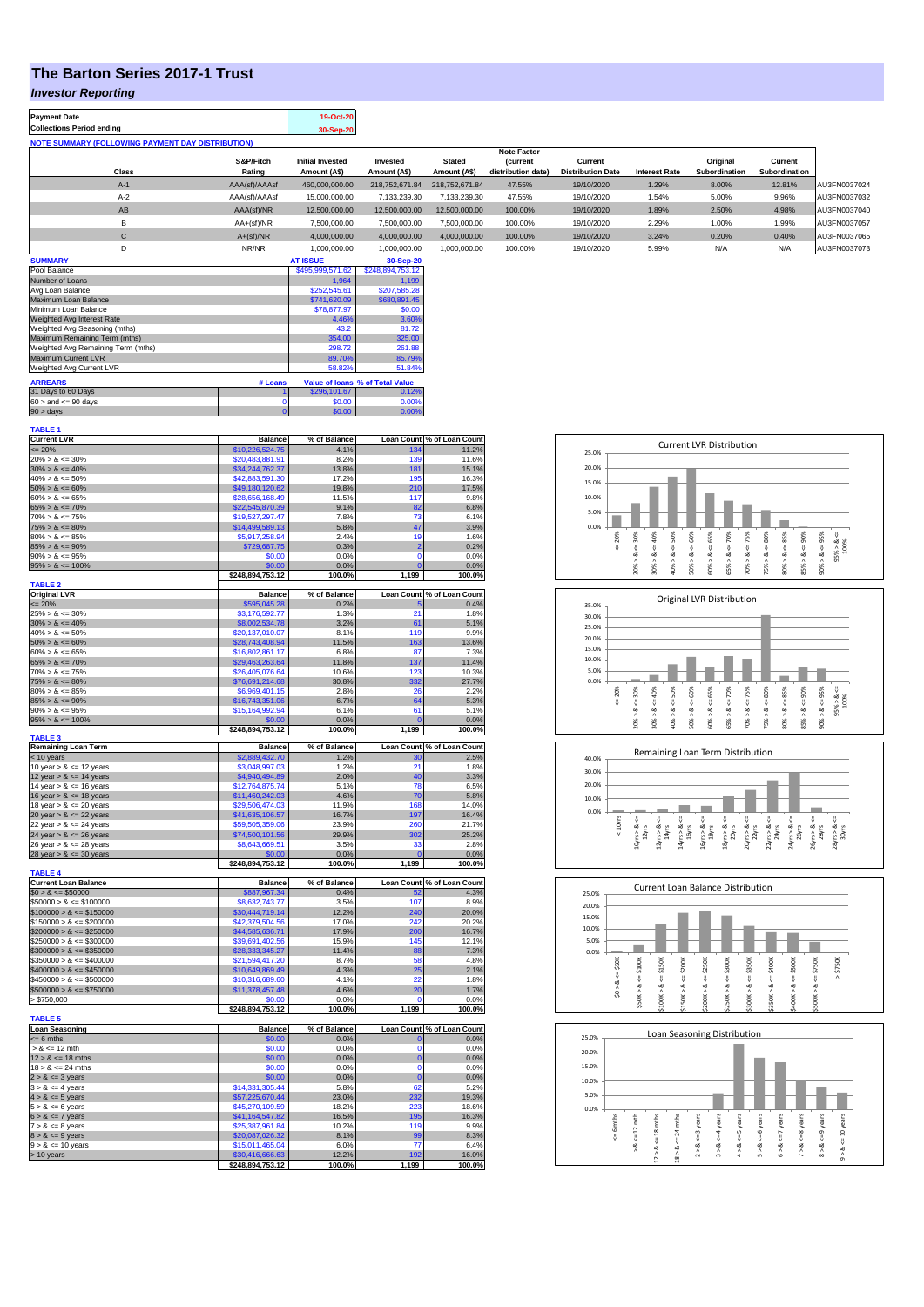# **The Barton Series 2017-1 Trust**

## *Investor Reporting*

| <b>Payment Date</b>                                                       |                                     | 19-Oct-20         |                   |                            |
|---------------------------------------------------------------------------|-------------------------------------|-------------------|-------------------|----------------------------|
| <b>Collections Period ending</b><br>TABLE <sub>6</sub>                    |                                     | 30-Sep-20         |                   |                            |
| Postcode Concentration (top 10 by value)                                  | <b>Balance</b>                      | % of Balance      |                   | Loan Count % of Loan Count |
| 2650                                                                      | \$5,963,387.16                      | 2.4%              | 31                | 2.6%                       |
| 2905<br>5108                                                              | \$4,878,694.40<br>\$4,845,747.69    | 2.0%<br>1.9%      | 19<br>31          | 1.6%<br>2.6%               |
| 6210                                                                      | \$4,665,334.33                      | 1.9%              | 26                | 2.2%                       |
| 2615                                                                      | \$4,521,115.07                      | 1.8%              | 19                | 1.6%                       |
| 2602                                                                      | \$3,928,295.44                      | 1.6%              | 16                | 1.3%                       |
| 5109<br>6208                                                              | \$3,822,766.10<br>\$3,509,301.91    | 1.5%<br>1.4%      | 23<br>13          | 1.9%<br>1.1%               |
| 2914                                                                      | \$3,462,487.52                      | 1.4%              | 11                | 0.9%                       |
| 5118                                                                      | \$3,379,309.93                      | 1.4%              | 18                | 1.5%                       |
| <b>TABLE 7</b>                                                            |                                     |                   |                   |                            |
| <b>Geographic Distribution</b>                                            | <b>Balance</b>                      | % of Balance      | <b>Loan Count</b> | % of Loan Count            |
| <b>Australian Capital Territory</b><br>New South Wales                    | \$42,732,127.64<br>\$40,012,008.23  | 17.2%<br>16.1%    | 182<br>183        | 15.2%<br>15.3%             |
| Northern Territory                                                        | \$851,849.51                        | 0.3%              | 4                 | 0.3%                       |
| Queensland                                                                | \$7,482,909.43                      | 3.0%              | 33                | 2.8%                       |
| South Australia                                                           | \$101,738,362.05                    | 40.9%             | 558               | 46.5%                      |
| Tasmania<br>Victoria                                                      | \$0.00<br>\$5,503,642.06            | 0.0%<br>2.2%      | 1<br>25           | 0.1%<br>2.1%               |
| Western Australia                                                         | \$50,573,854.20                     | 20.3%             | 213               | 17.8%                      |
|                                                                           | \$248,894,753.12                    | 100.0%            | 1,199             | 100.0%                     |
| <b>TABLE 8</b><br>Metro/Non-Metro/Inner-City                              | <b>Balance</b>                      | % of Balance      | <b>Loan Count</b> | % of Loan Count            |
| Metro                                                                     | \$197,112,868.33                    | 79.2%             | 941               | 78.5%                      |
| Non-metro                                                                 | \$51,465,236.27                     | 20.7%             | 256               | 21.4%                      |
| Inner city                                                                | \$316,648.52                        | 0.1%              |                   | 0.2%<br>100.0%             |
| TABLE <sub>9</sub>                                                        | \$248,894,753.12                    | 100.0%            | 1,199             |                            |
| <b>Property Type</b>                                                      | <b>Balance</b>                      | % of Balance      | <b>Loan Count</b> | % of Loan Count            |
| <b>Residential House</b><br><b>Residential Unit</b>                       | \$228,207,892.71<br>\$18,828,718.14 | 91.7%<br>7.6%     | 1089<br>101       | 90.8%<br>8.4%              |
| Rural                                                                     | \$0.00                              | 0.0%              | $\bf{0}$          | 0.0%                       |
| Semi-Rural                                                                | \$0.00                              | 0.0%              | $\Omega$          | 0.0%                       |
| <b>High Density</b>                                                       | \$1,858,142.27                      | 0.7%              | 9                 | 0.8%                       |
| <b>TABLE 10</b>                                                           | \$248,894,753.12                    | 100.0%            | 1,199             | 100.0%                     |
| <b>Occupancy Type</b>                                                     | <b>Balance</b>                      | % of Balance      | <b>Loan Count</b> | % of Loan Count            |
| Owner Occupied                                                            | \$200,722,662.39                    | 80.6%             | 958               | 79.9%                      |
| Investment                                                                | \$48,172,090.73<br>\$248,894,753.12 | 19.4%<br>100.0%   | 241<br>1,199      | 20.1%<br>100.0%            |
| <b>TABLE 11</b>                                                           |                                     |                   |                   |                            |
| <b>Employment Type Distribution</b>                                       | <b>Balance</b>                      | % of Balance      |                   | Loan Count % of Loan Count |
| Contractor<br>Pay-as-you-earn employee (casual)                           | \$4,709,302.26<br>\$10,098,001.04   | 1.9%<br>4.1%      | 24<br>53          | 2.0%<br>4.4%               |
| Pay-as-you-earn employee (full time)                                      | \$190,957,990.08                    | 76.7%             | 892               | 74.4%                      |
| Pay-as-you-earn employee (part time)                                      | \$18,462,316.73                     | 7.4%              | 96                | 8.0%                       |
| Self employed                                                             | \$10,715,377.23                     | 4.3%              | 52                | 4.3%                       |
| No data<br>Director                                                       | \$13,951,765.78<br>\$0.00           | 5.6%<br>0.0%      | 82                | 6.8%<br>0.0%               |
|                                                                           | \$248,894,753.12                    | 100.0%            | 1,199             | 100.0%                     |
| TABLE <sub>12</sub><br><b>LMI Provider</b>                                | <b>Balance</b>                      | % of Balance      |                   | Loan Count % of Loan Count |
| QBE                                                                       | \$229,235,118.43                    | 92.1%             | 1124              | 93.7%                      |
| Genworth                                                                  | \$19,659,634.69                     | 7.9%              | 7۴                | 6.3%                       |
|                                                                           | \$248,894,753.12                    | 100.0%            | 1,199             | 100.0%                     |
| <b>TABLE 13</b><br>Arrears                                                | <b>Balance</b>                      | % of Balance      | <b>Loan Count</b> | % of Loan Count            |
| <= 0 days                                                                 | \$244,168,692.40                    | 98.1%             | 1181              | 98.5%                      |
| $0 >$ and $\leq$ 30 days                                                  | \$4,429,959.05                      | 1.8%              | 17                | 1.4%                       |
| $30 >$ and $\leq 60$ days                                                 | \$296,101.67<br>\$0.00              | 0.1%<br>0.0%      | 1<br>0            | 0.1%<br>0.0%               |
| $60 >$ and $<= 90$ days<br>$90 > \text{days}$                             | \$0.00                              | 0.0%              | $\mathbf 0$       | 0.0%                       |
|                                                                           | \$248,894,753.12                    | 100.0%            | 1,199             | 100.0%                     |
| TABLE 14<br><b>Interest Rate Type</b>                                     | <b>Balance</b>                      | % of Balance      | <b>Loan Count</b> | % of Loan Count            |
| Variable                                                                  | \$208,897,918.51                    | 83.9%             | 1020              | 85.1%                      |
| Fixed                                                                     | \$39,996,834.61                     | 16.1%             | 179               | 14.9%                      |
| TABLE 15                                                                  | \$248,894,753.12                    | 100.0%            | 1,199             | 100.0%                     |
| <b>Weighted Ave Interest Rate</b>                                         | <b>Balance</b>                      | <b>Loan Count</b> |                   |                            |
| <b>Fixed Interest Rate</b>                                                | 3.58%                               | 179               |                   |                            |
| <b>TABLE 16</b>                                                           |                                     |                   |                   |                            |
| COVID-19 Impacted Loan                                                    | Impacted (#)                        | Impacted (%)      | Impacted (\$)     |                            |
|                                                                           |                                     | 0.75%             | 2743266           |                            |
| <b>TABLE 16</b>                                                           |                                     |                   |                   |                            |
| Foreclosure, Claims and Losses (cumulative)                               | <b>Balance</b>                      | <b>Loan Count</b> |                   |                            |
| Properties foreclosed                                                     | \$73,685.93                         |                   |                   |                            |
| Claims submitted to mortgage insurers<br>Claims paid by mortgage insurers | \$70,056.08                         | 1                 |                   |                            |
| loss covered by excess spread                                             | \$70,056.08<br>\$3,629.85           | 1                 |                   |                            |
| Amount charged off                                                        | \$0.00                              |                   |                   |                            |



5.6% Geographic Distribution

Please note: Stratified data excludes loans where the collateral has been sold and there is an LMI claim pending.